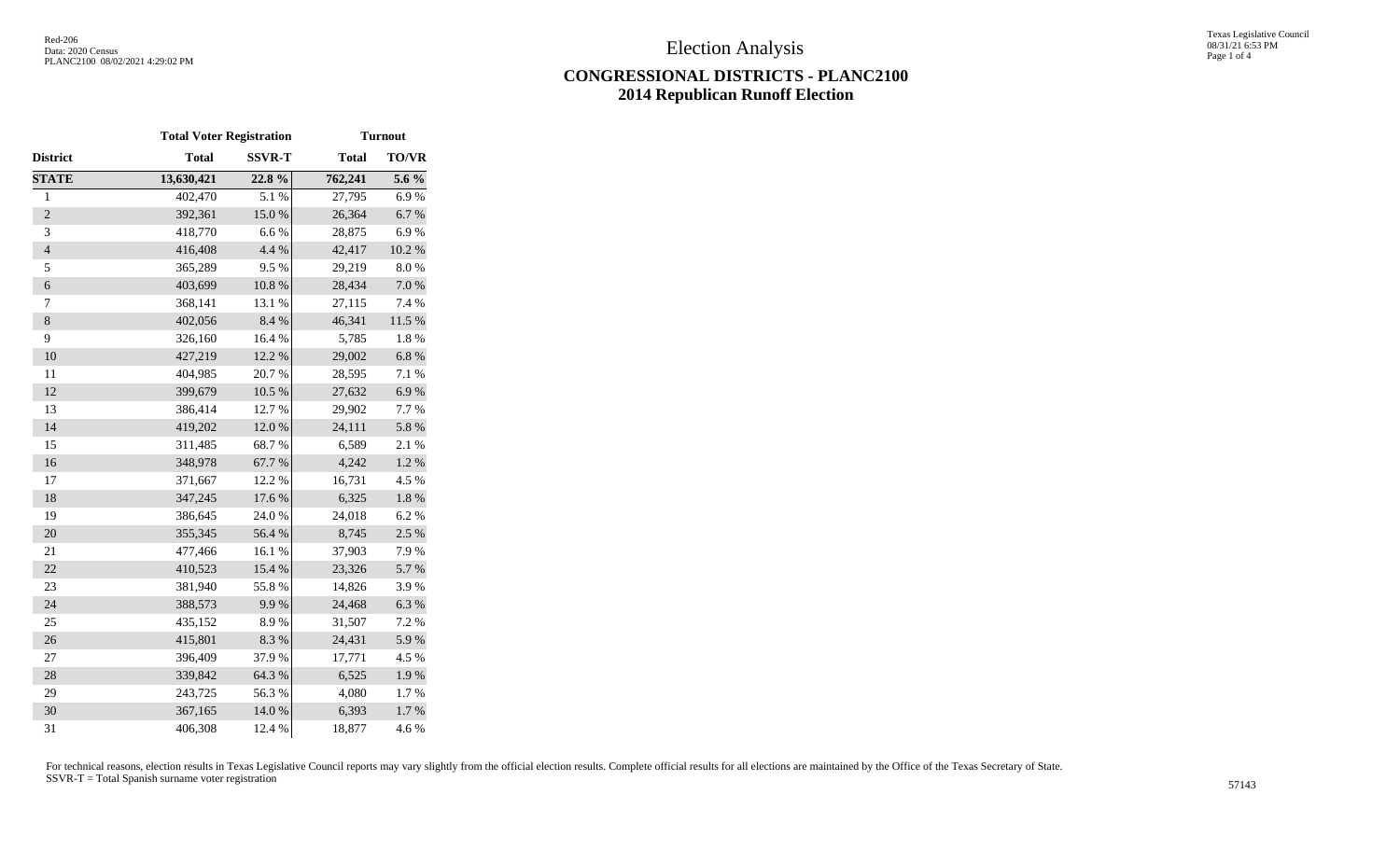Election Analysis

Texas Legislative Council 08/31/21 6:53 PM Page 2 of 4

## **CONGRESSIONAL DISTRICTS - PLANC2100 2014 Republican Runoff Election**

|                 | <b>Total Voter Registration</b> |               | <b>Turnout</b> |              |  |  |
|-----------------|---------------------------------|---------------|----------------|--------------|--|--|
| <b>District</b> | <b>Total</b>                    | <b>SSVR-T</b> | <b>Total</b>   | <b>TO/VR</b> |  |  |
| 32              | 398,713                         | 9.8%          | 32,782         | 8.2%         |  |  |
| 33              | 236,632                         | 37.6 %        | 4,756          | 2.0 %        |  |  |
| 34              | 337,671                         | 73.4 %        | 4.959          | $1.5\%$      |  |  |
| 35              | 333,977                         | 44.7 %        | 7.122          | 2.1 %        |  |  |
| 36              | 406,306                         | 10.5 %        | 34,278         | 8.4 %        |  |  |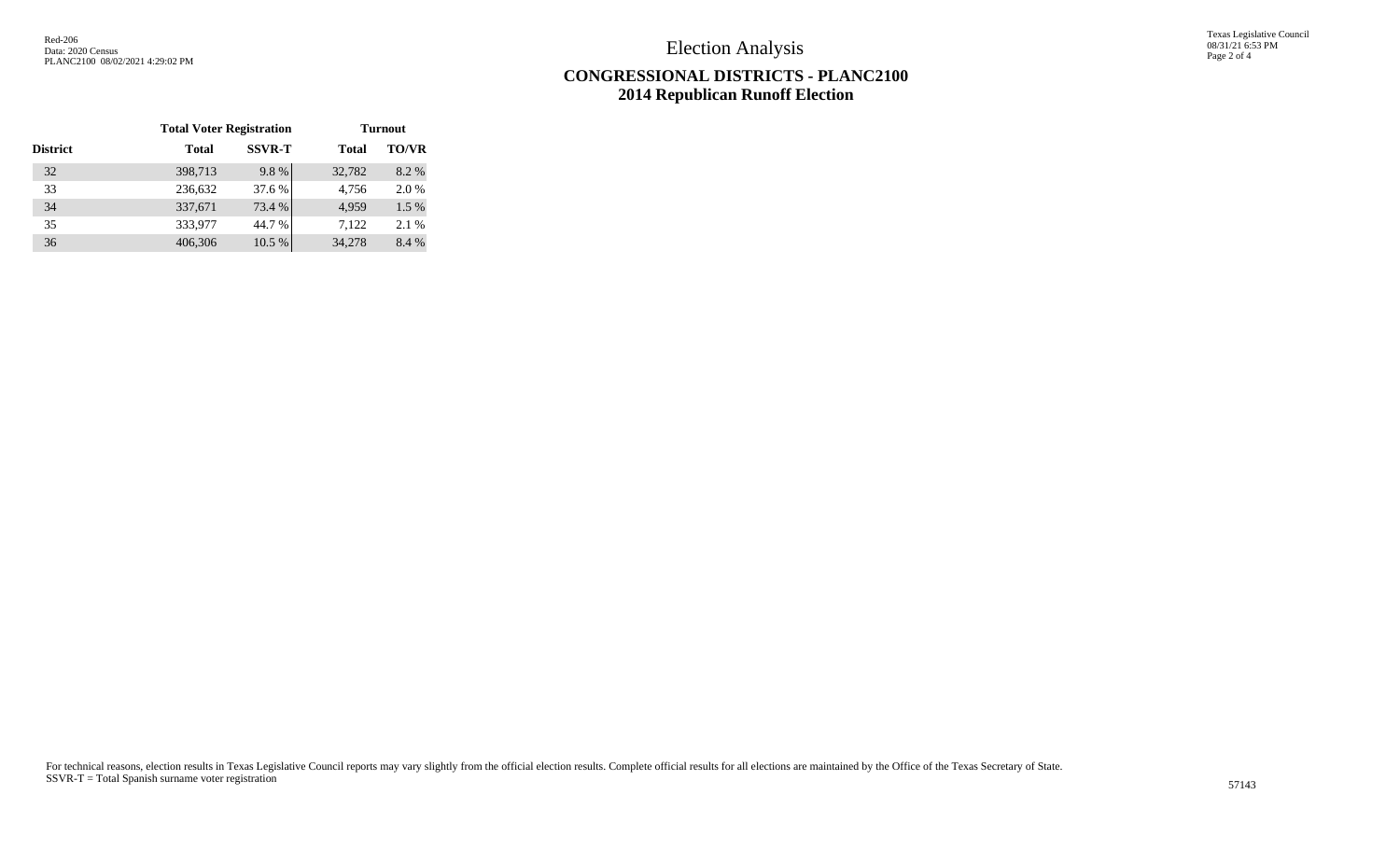## **CONGRESSIONAL DISTRICTS - PLANC2100 2014 Republican Runoff Election**

|                 | <b>LT. GOVERNOR</b> |               |                | <b>ATTORNEY GEN</b> |                |                 | <b>AG COMM</b> |                 |                | <b>RR COMM 3</b> |                 |               |                    |        |                |                 |
|-----------------|---------------------|---------------|----------------|---------------------|----------------|-----------------|----------------|-----------------|----------------|------------------|-----------------|---------------|--------------------|--------|----------------|-----------------|
| <b>District</b> | Dewhurst-R          |               |                | Patrick-R           |                | <b>Branch-R</b> |                | <b>Paxton-R</b> |                | <b>Merritt-R</b> | <b>Miller-R</b> |               | <b>Christian-R</b> |        |                | <b>Sitton-R</b> |
| <b>STATE</b>    | 263,099 34.9 %      |               | 489,767 65.1 % |                     | 267,692 36.4 % |                 | 467,899 63.6 % |                 | 321,447 46.9 % |                  | 364,234 53.1 %  |               | 298,688 42.7 %     |        | 400,265 57.3 % |                 |
| 1               | 10,145              | 37.2 %        | 17,154         | 62.8%               | 9,737          | 36.6%           | 16,872         | 63.4 %          | 12,809         | 49.2 %           | 13,236          | 50.8%         | 14,359             | 54.7%  | 11,909         | 45.3%           |
| 2               | 6,740               | 25.6 %        | 19,607         | 74.4 %              | 7,497          | 28.9%           | 18,400         | 71.1 %          | 11,672         | 48.3%            |                 | 12,511 51.7 % | 7,214              | 29.0 % | 17,642         | 71.0 %          |
| 3               | 8,823               | 30.9%         | 19,716         | 69.1 %              | 8,717          | 30.5 %          | 19,840         | 69.5 %          | 9,621          | 37.9 %           | 15,769          | 62.1 %        | 12,855             | 49.3%  | 13,210         | 50.7 %          |
| $\overline{4}$  | 17,223              | 42.1 %        | 23,648         | 57.9 %              | 14,952         | 38.4 %          | 23,969         | 61.6 %          | 21,732         | 58.9 %           | 15,161          | 41.1 %        | 19,065             | 52.1 % | 17,534         | 47.9%           |
| 5               | 10,254              | 35.4 %        | 18,736         | 64.6 %              | 10,614         | 37.2 %          | 17,911         | 62.8%           | 12,618         | 47.0%            | 14,252          | 53.0%         | 13,764             | 50.9%  | 13,300         | 49.1 %          |
| 6               | 9,208               | 32.9 %        | 18,748         | 67.1 %              | 9,482          | 34.6 %          | 17,941         | 65.4 %          | 11,499         | 45.1 %           | 13,976          | 54.9%         | 12,498             | 48.4 % | 13,317         | 51.6%           |
| 7               | 10,539              | 38.9%         | 16,561         | 61.1 %              | 9,861          | 37.5 %          | 16,448         | 62.5 %          | 13,383         | 56.7%            | 10,203          | 43.3 %        | 5,959              | 24.1 % | 18,760         | 75.9 %          |
| 8               | 11,645              | 25.5 %        | 33,957         | 74.5 %              | 12,488         | 28.2%           | 31,822         | 71.8%           | 15,354         | 36.9%            | 26,280          | 63.1 %        | 19,344             | 46.0%  | 22,724         | 54.0%           |
| 9               | 1,755               | 30.4 %        | 4,016          | 69.6%               | 1,757          | 31.1 %          | 3,897          | 68.9%           | 2,741          | 51.8%            | 2,554           | 48.2%         | 1,527              | 28.1 % | 3,912          | 71.9%           |
| 10              | 9,273               | 32.0 %        | 19,696         | 68.0%               | 9,890          | 35.0 %          | 18,341         | 65.0%           | 13,501         | 51.6 %           | 12,667          | 48.4 %        | 9,440              | 35.4 % | 17,191         | 64.6 %          |
| 11              | 10,802              | 38.4 %        | 17,364         | 61.6 %              | 10,984         | 40.2 %          | 16,365         | 59.8%           | 10,951         | 41.5 %           | 15,447          | 58.5 %        | 10,267             | 38.8%  | 16,193         | 61.2%           |
| 12              | 9,010               | 32.7 %        | 18,547         | 67.3 %              | 8,633          | 31.9%           | 18,445         | 68.1 %          | 9,844          | 39.2 %           | 15,260          | 60.8%         | 13,031             | 51.0%  | 12,531         | 49.0 %          |
| 13              | 9,058               | 30.8%         | 20,305         | 69.2%               | 10,300         | 36.1 %          | 18,248         | 63.9%           | 12,356         | 45.8%            | 14,634          | 54.2 %        | 12,021             | 43.9%  | 15,331         | 56.1 %          |
| 14              | 7,655               | 33.0 %        | 15,569         | 67.0 %              | 7,942          | 35.3 %          | 14,539         | 64.7%           | 9,941          | 48.4%            | 10,582          | 51.6 %        | 7,475              | 34.4 % | 14,249         | 65.6%           |
| 15              | 2,127               | 32.3 %        | 4,448          | 67.7 %              | 2,420          | 37.7 %          | 4,003          | 62.3 %          | 2,736          | 45.2 %           | 3,321           | 54.8%         | 2,305              | 37.2 % | 3,888          | 62.8%           |
| 16              | 1,926               | 45.6 %        | 2,302          | 54.4 %              | 1,399          | 34.1 %          | 2,707          | 65.9%           | 1,923          | 48.1 %           | 2,073           | 51.9%         | 1,658              | 40.5 % | 2,434          | 59.5 %          |
| 17              | 5,542               | 33.3 %        | 11,116         | 66.7%               | 5,837          | 35.7 %          | 10,511         | 64.3 %          | 7,020          | 45.7 %           | 8,338           | 54.3 %        | 6,490              | 41.3%  | 9,241          | 58.7%           |
| 18              | 1,638               | 26.0%         | 4,668          | 74.0 %              | 1,808          | 29.3 %          | 4,369          | 70.7%           | 3,135          | 54.4 %           | 2,632           | 45.6%         | 1,568              | 26.5 % | 4,348          | 73.5 %          |
| 19              | 7,918               | 33.2 %        | 15,933         | 66.8%               | 9,255          | 39.5 %          | 14,167         | 60.5 %          | 9.044          | 40.5 %           | 13,270          | 59.5 %        | 10,049             | 44.3 % | 12,624         | 55.7%           |
| 20              | 2,691               | 31.0%         | 5,984          | 69.0%               | 2,727          | 31.8%           | 5,856          | 68.2%           | 3,641          | 44.8%            | 4,479           | 55.2 %        | 3,447              | 41.2%  | 4,923          | 58.8%           |
| 21              | 14,981              | 40.0%         | 22,506         | 60.0%               | 15,492         | 42.5 %          | 20,939         | 57.5 %          | 16,254         | 48.1 %           | 17,522          | 51.9%         | 14,037             | 40.4 % | 20,737         | 59.6%           |
| 22              | 5,925               | 25.4 %        | 17,388         | 74.6 %              |                | 6,847 30.0 %    | 15,993         | 70.0 %          | 8,716          | 41.5 %           | 12,275          | 58.5 %        | 8,326              | 37.8%  | 13,691         | 62.2 %          |
| 23              | 5,281               | 36.2 %        | 9,290          | 63.8%               | 5,535          | 39.1 %          | 8,614          | 60.9%           | 7,316          | 54.4 %           | 6,122           | 45.6 %        | 5,679              | 41.7 % | 7,935          | 58.3%           |
| 24              | 8,163               | 33.4 %        | 16,247         | 66.6 %              | 8,701          | 36.0 %          | 15,492         | 64.0%           | 9,063          | 40.7%            | 13,187          | 59.3%         | 11,071             | 48.7%  | 11,656         | 51.3%           |
| 25              | 13,651              | 43.8%         | 17,545         | 56.2%               | 12,836         | 42.2 %          | 17,575         | 57.8%           | 12,571         | 44.1 %           | 15,965          | 55.9 %        | 12,994             | 45.6 % | 15,490         | 54.4 %          |
| 26              | 6,566               | 27.0 %        | 17,760         | 73.0 %              | 7,043          | 29.4 %          | 16,943         | 70.6 %          | 7,406          | 34.0 %           | 14,372          | 66.0%         | 11,494             | 51.4 % | 10,852         | 48.6%           |
| 27              | 8,129               | 46.3%         | 9,447          | 53.7 %              | 6,228          | 37.4 %          | 10,403         | 62.6 %          | 8,789          | 54.5 %           | 7,352           | 45.5 %        | 6,378              | 38.8%  | 10,074         | 61.2%           |
| 28              | 2,117               | 32.7 %        | 4,356          | 67.3 %              | 2,350          | 36.9%           | 4,016          | 63.1 %          | 3,247          | 53.2 %           | 2,851           | 46.8%         | 2,543              | 40.8%  | 3,691          | 59.2 %          |
| 29              | 931                 | 22.9%         | 3,133          | 77.1 %              | 1,004          | 24.9 %          | 3,021          | 75.1 %          |                | 2,265 59.5 %     | 1,541           | 40.5 %        | 1,063              | 27.2 % | 2,841          | 72.8%           |
| 30              | 2,059               | 32.3 %        | 4,308          | 67.7 %              |                | 2,310 36.5 %    | 4,017          | 63.5 %          | 2,679          | 45.0%            | 3,272           | 55.0%         | 2,697              | 44.4 % | 3,373          | 55.6 %          |
| 31              | 7,973               | 42.5 %        | 10,774         | 57.5 %              | 7,452          | 40.5 %          | 10,945         | 59.5%           | 6,878          | 40.0 %           | 10,304          | 60.0%         | 7.702              | 43.8%  | 9,865          | 56.2%           |
| 32              |                     | 15,326 47.5 % | 16,927         | 52.5 %              |                | 18,570 57.3 %   | 13,828         | 42.7 %          |                | 14,245 51.2 %    | 13,595          | 48.8%         | 11,853 41.6 %      |        |                | 16,615 58.4 %   |

For technical reasons, election results in Texas Legislative Council reports may vary slightly from the official election results. Complete official results for all elections are maintained by the Office of the Texas Secre SSVR-T = Total Spanish surname voter registration <sup>57143</sup>